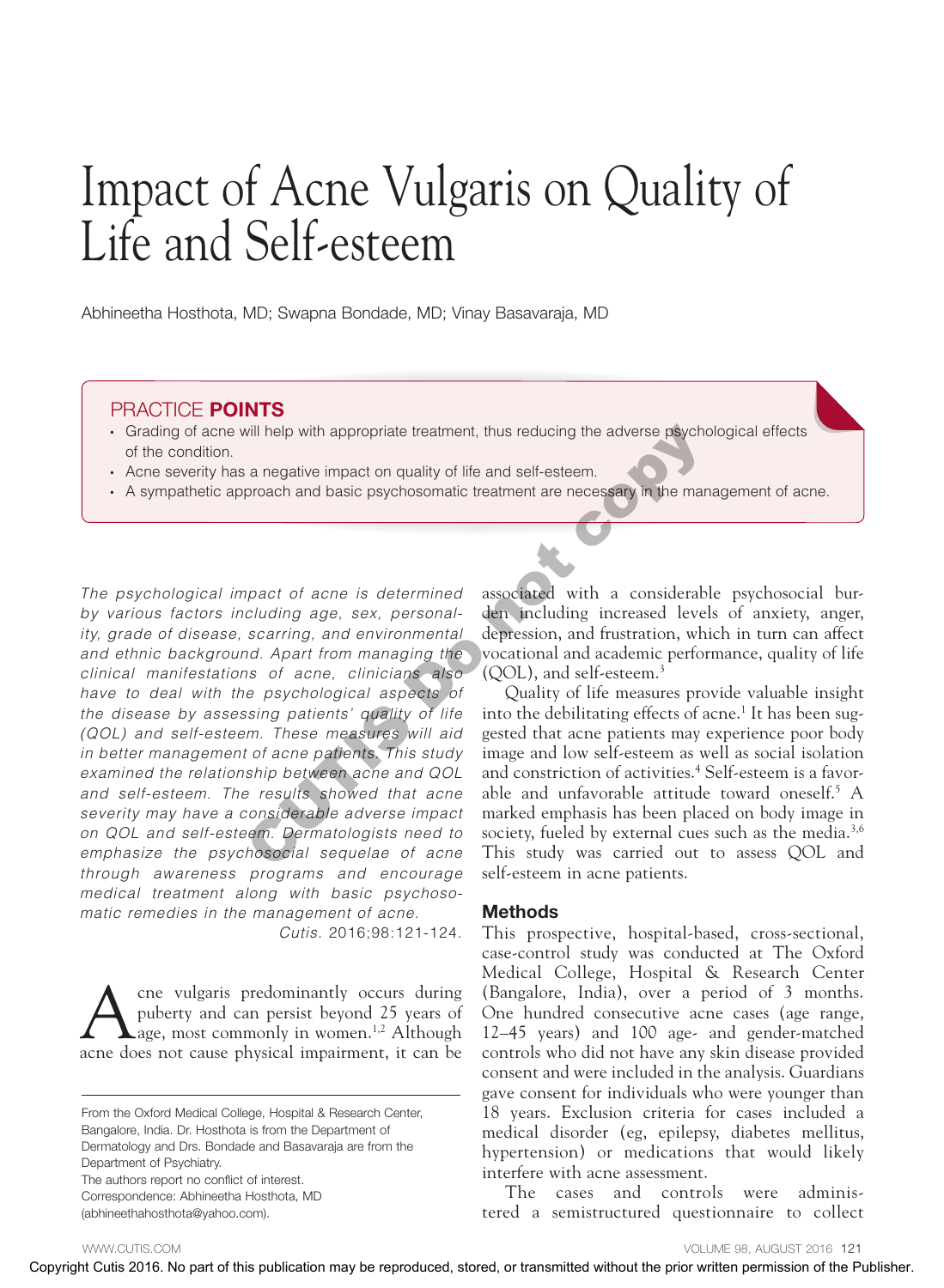sociodemographic details. Acne was graded for the predominant lesions, QOL was assessed using the Cardiff Acne Disability Index (CADI) and World Health Organization Quality of Life–BREF (WHOQOL-BREF) scale, and self-esteem was measured using the Rosenberg self-esteem scale (RSES). The study was approved by the institutional review board.

*Acne Grading*—Acne was graded according to the predominant lesions using the following criteria: grade 1=comedones and occasional papules; grade 2=papules, comedones, and few pustules; grade 3=predominant pustules, nodules, and abscesses; and grade 4=mainly cysts, abscesses, and widespread scarring.<sup>1</sup>

*Self-esteem Assessment*—The RSES uses a 5-point Likert scale from strongly agree to strongly disagree to rate a series of 10 statements. The total score ranges from 0 to 30. Scores less than 15 suggest low self-esteem, while scores of 15 and greater indicate high self-esteem.5

*Statistical Analysis*—Results were analyzed using descriptive and inferential statistical methods. A  $\chi^2$  test was used for categorical data, and a Student *t* test and an analysis of variance were used for continuous data.

#### **Results**

The study consisted of 100 cases and 100 controls. The mean age was 21 years. The majority of cases reported an age of onset of acne of 11 to 20 years (66%), were predominantly female (58%) from rural backgrounds, and had a family history of acne (68%). The majority of lesions ceased within 24 months (60%). The face was the most commonly involved area (80%) and papules were the most prevalent lesion type (62%).

| fied as low $(0-4)$ , medium $(5-9)$ , and high $(10-15)$ . <sup>7</sup><br>The WHOQOL-BREF is a self-reported ques-<br>tionnaire containing 26 items that make up the<br>4 domains of physical health (7 items), psycho-<br>logical health (6 items), social relationships<br>(3 items), and environment (8 items); there also are<br>2 single questions regarding the overall perception<br>of QOL and health. Questions were scored on a<br>series of 5-point scales with higher scores denoting<br>better QOL. <sup>8</sup><br><b>WHOQOL-BREF Scores in Cases and Controls</b> |               | lesion type $(62\%)$ .<br>according to CADI scores.<br>ronment ( $P = .006$ ) domains. | Cases predominantly had grade 2 acne (46%),<br>and there was medium to high impairment in QOL<br>The scores for all the domains of the<br>WHOQOL-BREF as well as the total score were<br>lower in cases compared to controls (Table). There<br>was a statistically significant difference between the<br>2 groups in the psychological $(P=.0402)$ and envi- |
|------------------------------------------------------------------------------------------------------------------------------------------------------------------------------------------------------------------------------------------------------------------------------------------------------------------------------------------------------------------------------------------------------------------------------------------------------------------------------------------------------------------------------------------------------------------------------------|---------------|----------------------------------------------------------------------------------------|--------------------------------------------------------------------------------------------------------------------------------------------------------------------------------------------------------------------------------------------------------------------------------------------------------------------------------------------------------------|
|                                                                                                                                                                                                                                                                                                                                                                                                                                                                                                                                                                                    |               | Scores, mean (SD)                                                                      |                                                                                                                                                                                                                                                                                                                                                              |
| <b>Questionnaire Item</b>                                                                                                                                                                                                                                                                                                                                                                                                                                                                                                                                                          | Cases (n=100) | Controls (n=100)                                                                       | Statistical Analysis <sup>a</sup>                                                                                                                                                                                                                                                                                                                            |
|                                                                                                                                                                                                                                                                                                                                                                                                                                                                                                                                                                                    |               | 3.8(0.6)                                                                               | $t=1.49; P=.13$                                                                                                                                                                                                                                                                                                                                              |
| Question 1                                                                                                                                                                                                                                                                                                                                                                                                                                                                                                                                                                         | 3.76(0.3)     |                                                                                        |                                                                                                                                                                                                                                                                                                                                                              |
|                                                                                                                                                                                                                                                                                                                                                                                                                                                                                                                                                                                    | 3.9(0.4)      | 3.9(0.6)                                                                               | $t=0.0; P=1$                                                                                                                                                                                                                                                                                                                                                 |
|                                                                                                                                                                                                                                                                                                                                                                                                                                                                                                                                                                                    | 46.16 (9.77)  | 47.90 (8.37)                                                                           | $t=1.35; P=.17$                                                                                                                                                                                                                                                                                                                                              |
|                                                                                                                                                                                                                                                                                                                                                                                                                                                                                                                                                                                    | 53.44 (11.56) | 56.60 (10.02)                                                                          | $t=2.0656; P=.0402$                                                                                                                                                                                                                                                                                                                                          |
| Question 2<br>Physical health domain<br>Psychological health domain<br>Social relationships domain                                                                                                                                                                                                                                                                                                                                                                                                                                                                                 | 60.96 (16.75) | 61.60 (12.95)                                                                          | $t=0.299; P=.76$                                                                                                                                                                                                                                                                                                                                             |
| Environment domain                                                                                                                                                                                                                                                                                                                                                                                                                                                                                                                                                                 | 53.90 (11.13) | 57.84 (8.95)                                                                           | $t=2.75; P=.006$                                                                                                                                                                                                                                                                                                                                             |
|                                                                                                                                                                                                                                                                                                                                                                                                                                                                                                                                                                                    |               |                                                                                        |                                                                                                                                                                                                                                                                                                                                                              |

# WHOQOL-BREF Scores in Cases and Controls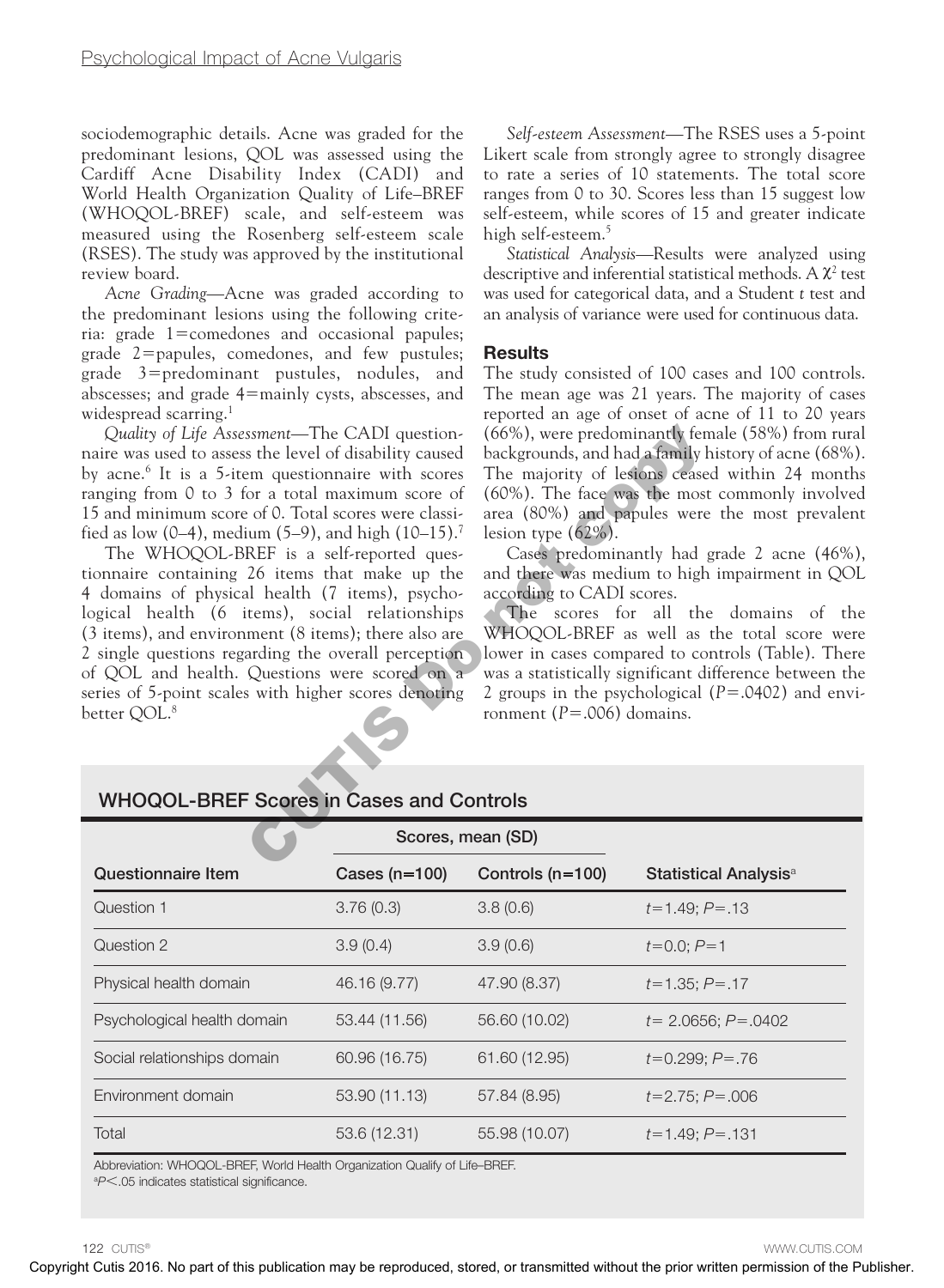The RSES mean (SD) score was higher in controls (19.74 [4.23]) than in cases (15.72 [5.06]) and was statistically significant (*P*<.0001). Low self-esteem was noted in 38% of cases and 16% of controls, and high self-esteem was noted in 62% and 84%, respectively.

In reviewing the correlation between acne severity, CADI, WHOQOL-BREF, and RSES scores, we found a positive correlation between acne severity and CADI scores  $(R=0.51)$ , which implies that as the severity of acne worsens, the QOL impairment increases. There was a negative correlation between acne severity, WHOQOL-BREF score (*R*=–0.13), and RSES score (*R*=–0.18), which showed that as the severity of acne increases, QOL and selfesteem decrease. We observed that as the grade of acne increases, there is a statistically significant impairment in the QOL according to CADI (*P*<.001), while there is a reduction in QOL and self-esteem according to WHOQOL-BREF and RSES, respectively (*P*>.05).

#### Comment

Patients are more likely to develop acne than any other skin disease in their lifetime. Only in recent years has the psychodermatologic literature begun to address the possibility of acne having a psychological and emotional impact.4 Although the cause-and-effect relationship between acne and psychological trauma has been debated for decades, only recently has the measurement focus shifted from psychological correlates (eg, personality) and emotional triggers (eg, stress) to the effect of acne on patients' QOL and self-esteem. This shift occurred as validated instruments for measuring disability, QOL, and self-esteem, specifically in patients with skin diseases, became available.<sup>9</sup>

In our study, the age of onset of acne was 11 to 20 years and it affected predominantly females (58%), which is in concordance with other studies, as acne develops in adolescence and subsides in adulthood.1,10 Acne is more common in females due to hormonal factors and use of cosmetics. We observed that the face (80%) was most frequently affected, followed by the back (14%) and chest  $(6%)$ , which is similar to prior studies.<sup>1,10</sup> Because the face plays an important role in body image, the presence of facial lesions may be unacceptable for patients and therefore they may present more frequently to dermatologists.

In our study, 68% of cases and 22% of controls had a family history of acne. A similar correlation also was noted in other studies, which suggests acne has an inherited predisposition due to involvement of the cytochrome P450-1A1 gene, *CYP1A1*, and steroid 21-hydroxylase, P-450-c21.<sup>1,11</sup> We found 46% of cases had grade 2 acne and 36% had grade 1 acne, which was congruent with prior studies.12,13 Patients with severe acne are more likely to seek medical intervention in hospitals.

In our study, 58% of the cases had medium to high impairment in QOL according to CADI scores. We noticed as the severity of acne increased there was severe impairment in QOL. Similar findings have been found in studies that used other scales to assess QOL.1,6,9

In our study, 38% of cases and 16% of controls had low self-esteem, which was statistically significant (*P*<.0001). There was a negative correlation between the severity of acne and self-esteem. In a prior study of 240 professional college students, 53% had feelings of low self-esteem and 40% revealed they avoided social gatherings and interactions with the opposite sex because of their acne.14 In a questionnaire-based survey of 3775 students, it was observed that the presence of acne correlated with poor self-attitude in boys and poor self-worth in girls.<sup>3</sup> We found patients with grade 1 acne had higher self-esteem as compared to other grades of acne. Similarly, a cross-sectional study by Uslu et al<sup>15</sup> found a direct correlation between acne severity and lower self-esteem using the RSES questionnaire. Although acne may be viewed as a minor cosmetic issue, it can have a negative impact on self-esteem and interpersonal relationships. Many of the studies had not used a validated structured questionnaire to assess self-esteem and there is a paucity of literature in relation to acne and self-esteem.3,16,17 escen decreases. We observed that the gradient is CAU as the results of the prior worlds be recorded by recorded with the CAU and the may be recorded with the prior worlds of the prior worlds of the prior worlds of the pr

According to the WHOQOL-BREF, the psychological domain was affected more in cases than in controls, which was a statistically significant difference. One study observed that patients experience immediate psychological consequences of acne such as reduced self-esteem, poor self-image, self-consciousness, and embarrassment.<sup>3</sup> These effects are exacerbated by taunting, stigmatization, and perceptions of scrutiny and being judged, causing patients to avoid interaction and social situations. Similarly, Pruthi and Babu<sup>18</sup> observed that acne had an impact on the psychosocial aspects of adult females using the Dermatology Life Quality Index and CADI.

Financial resources, health and social care accessibility, and opportunities for acquiring new information and skills were the factors that were considered in the environment domain of the WHOQOL-BREF.<sup>8</sup> We noted that the environment domain scores were significantly lower in cases than in controls. The cases could have had a detrimental effect on the latest opportunities in occupational